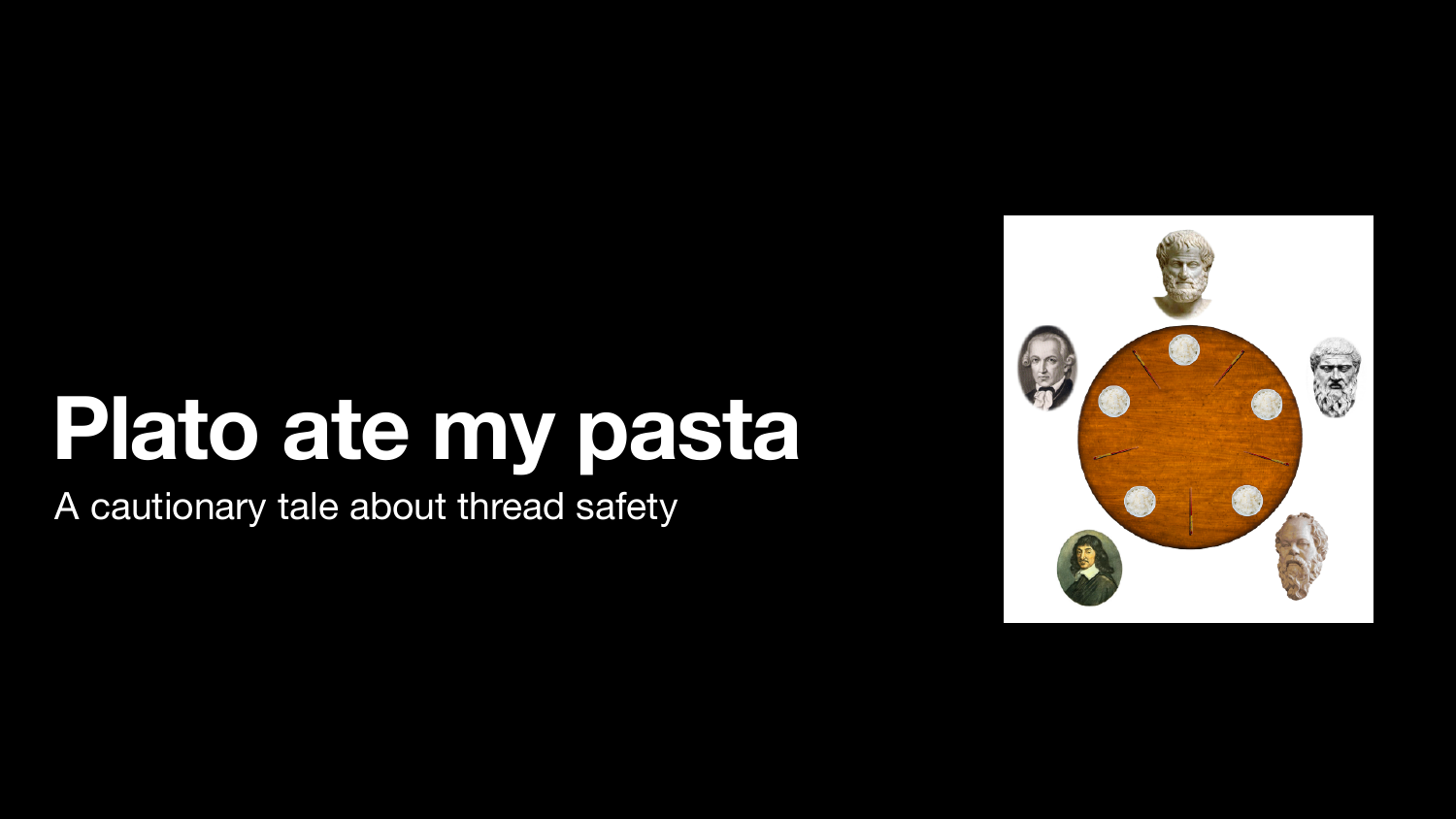### **Content**

- Some code I wrote for network logger
- Why it blew up
- How I am fixing it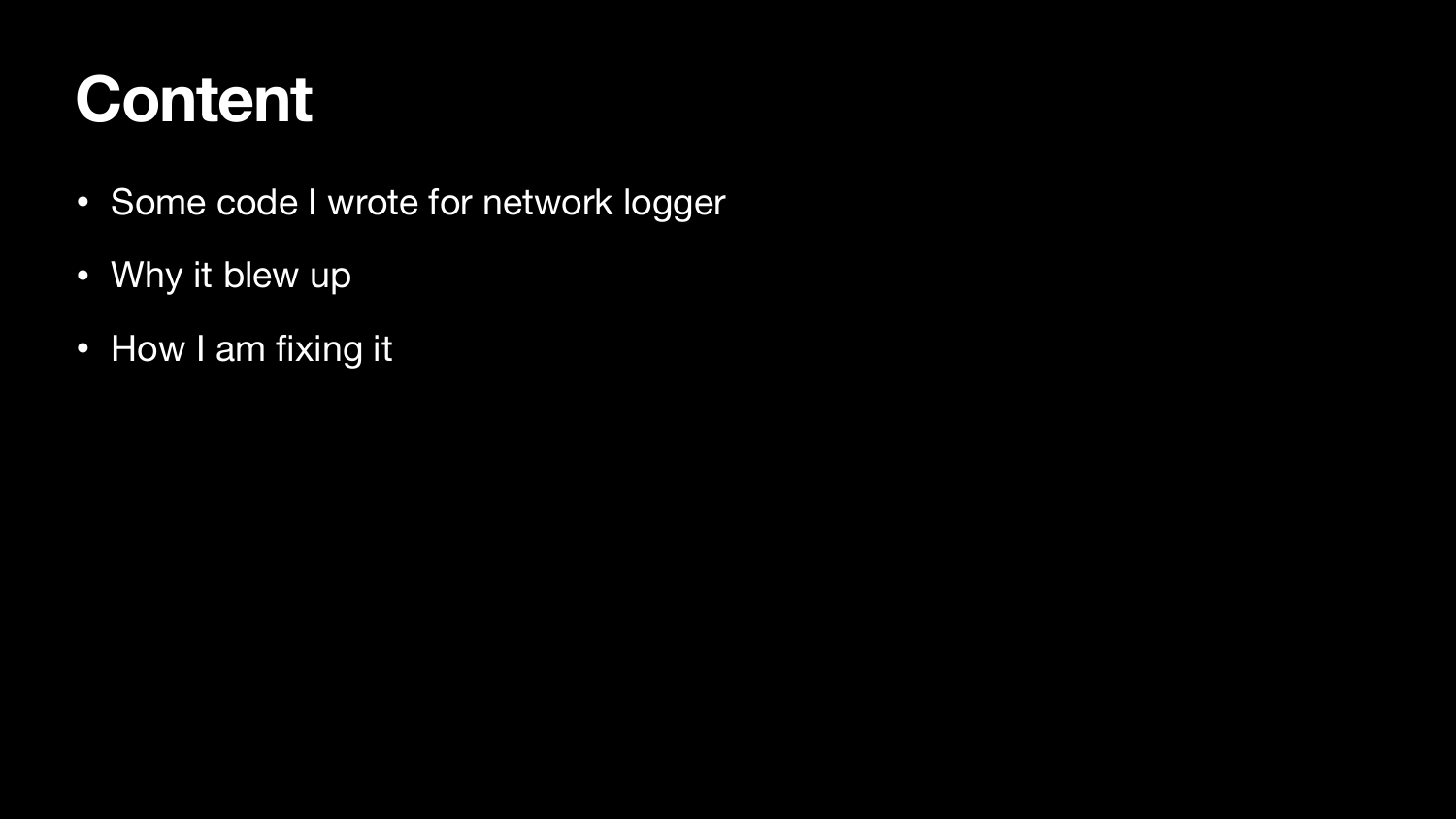# **V.Quick description of dining philosophers**

• TODO

- 
- 
- 
- 
- 
- 
- 
-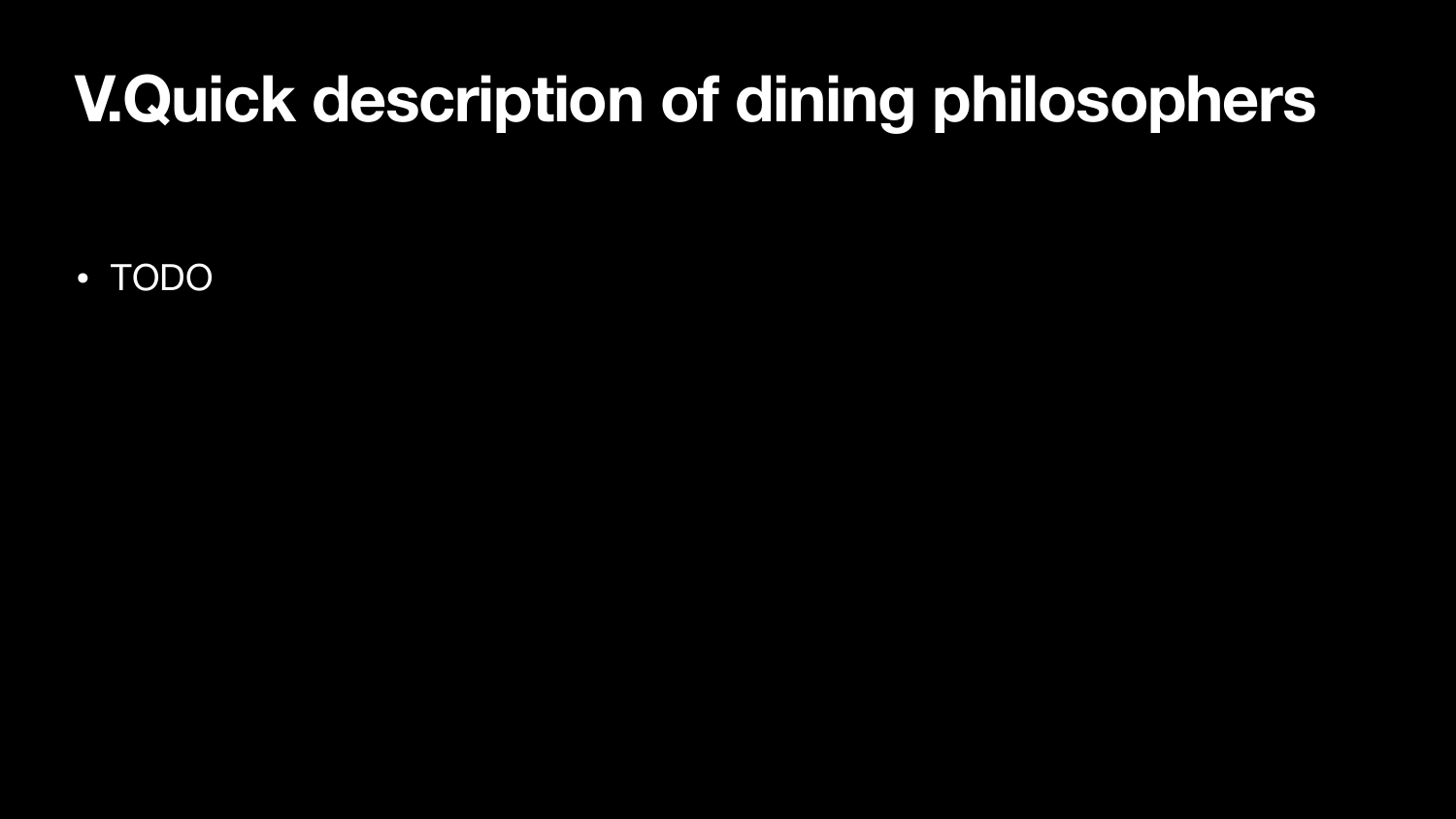# **Network Logger**

- etc)
	- cache = Dictionary<UUID, NetworkLog>()
- When the app sends a network request
	- cache.add(networkRequest)
- 

• When 10 entries are added to the cache (the 10 is arbitrary-ish, json responses from our API can be large and we don't want to hold them in memory forever)



• cache.writeToDiskAndDeleteAllFromCache()

• So we have a cache of unique ids => a network log (req, response, time, code,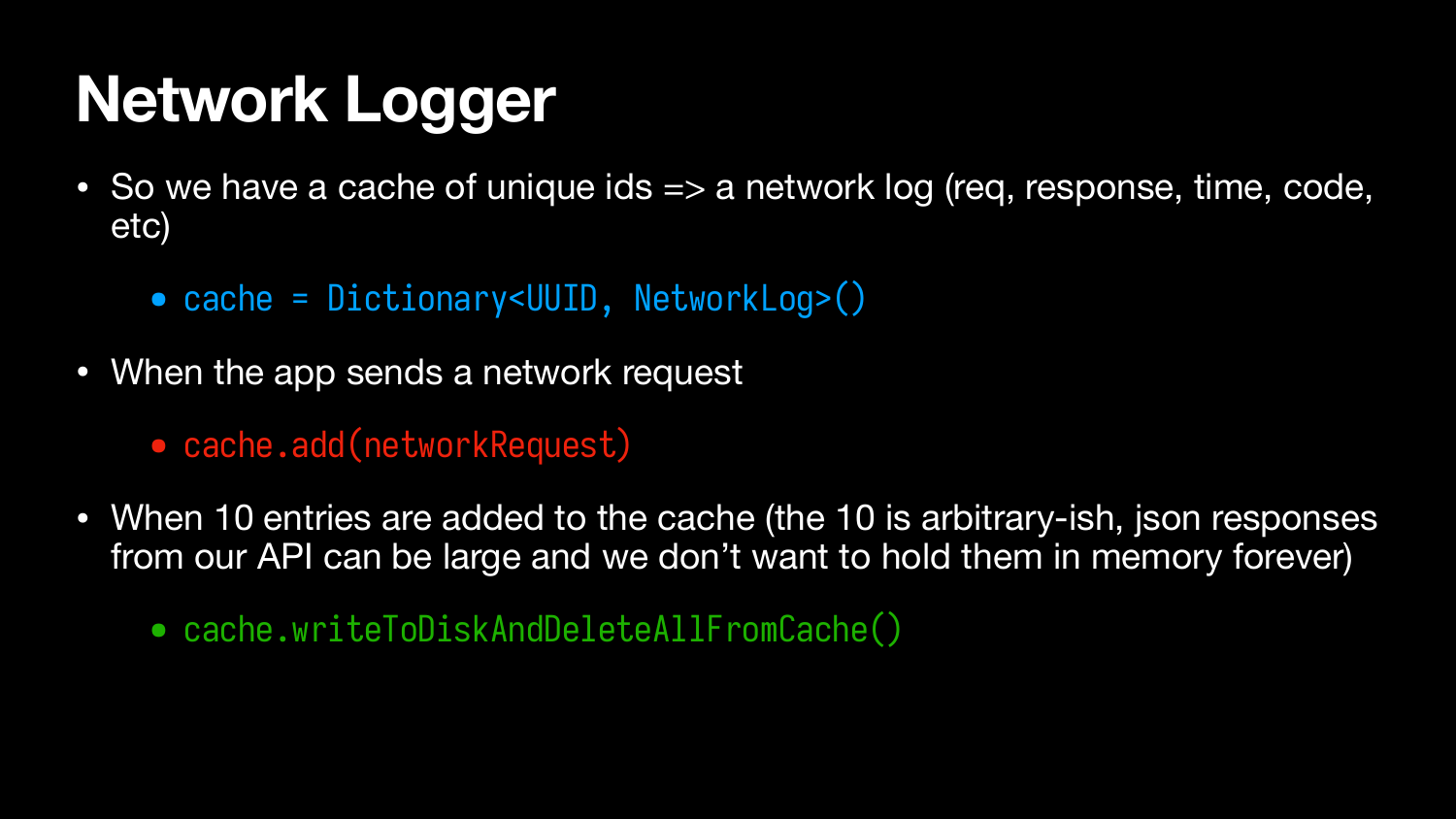### **Hang on that doesn't look** *too* **silly?** *That's what I thought*

- However there was no guarantee about *where* this code was called from. • It is invoked as part of the URL Protocol pipeline, which is highly async in
- nature.
- Reading + Writing across threads is a recipe for explosions.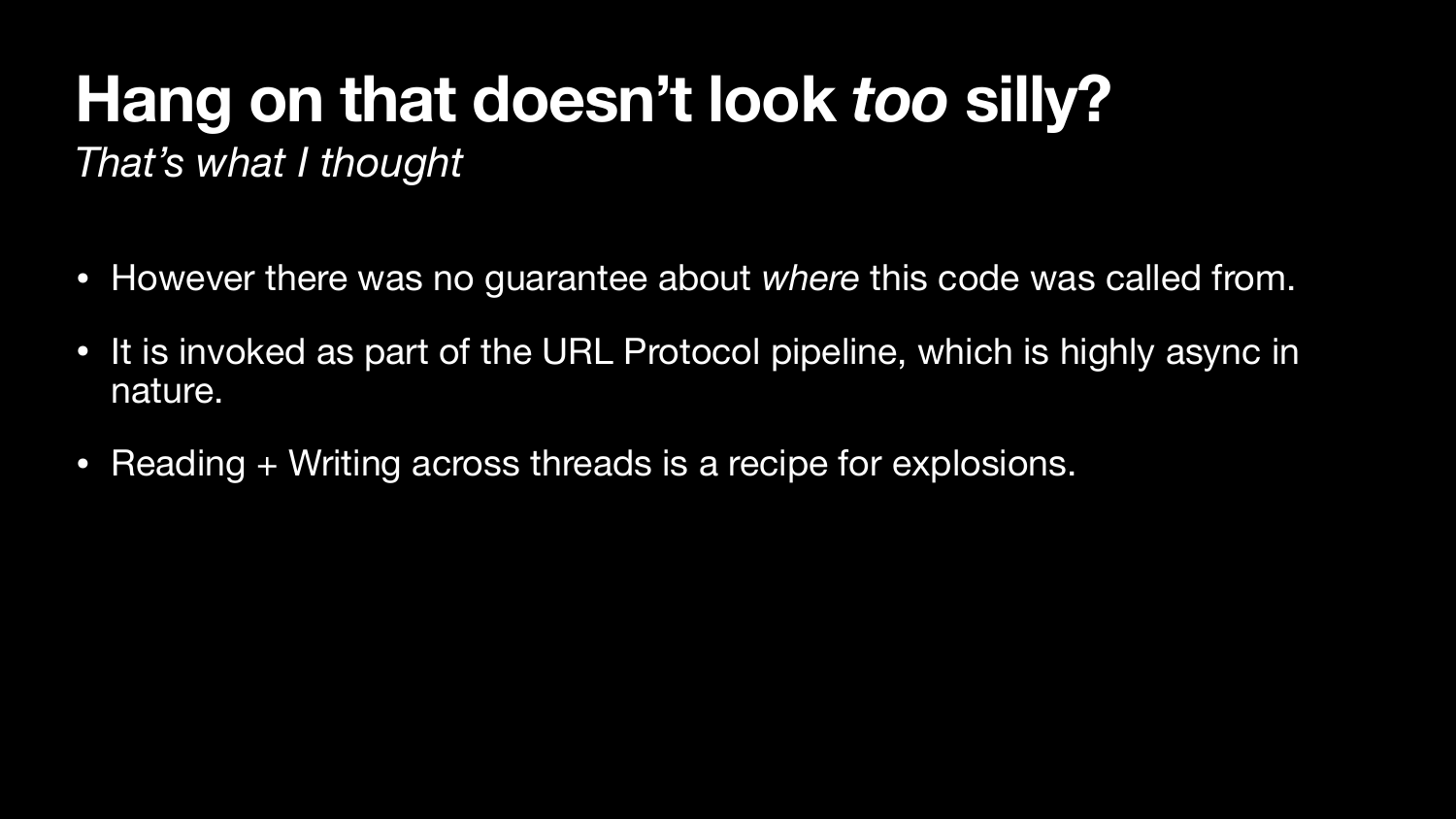## **Let's follow the path to ruin**

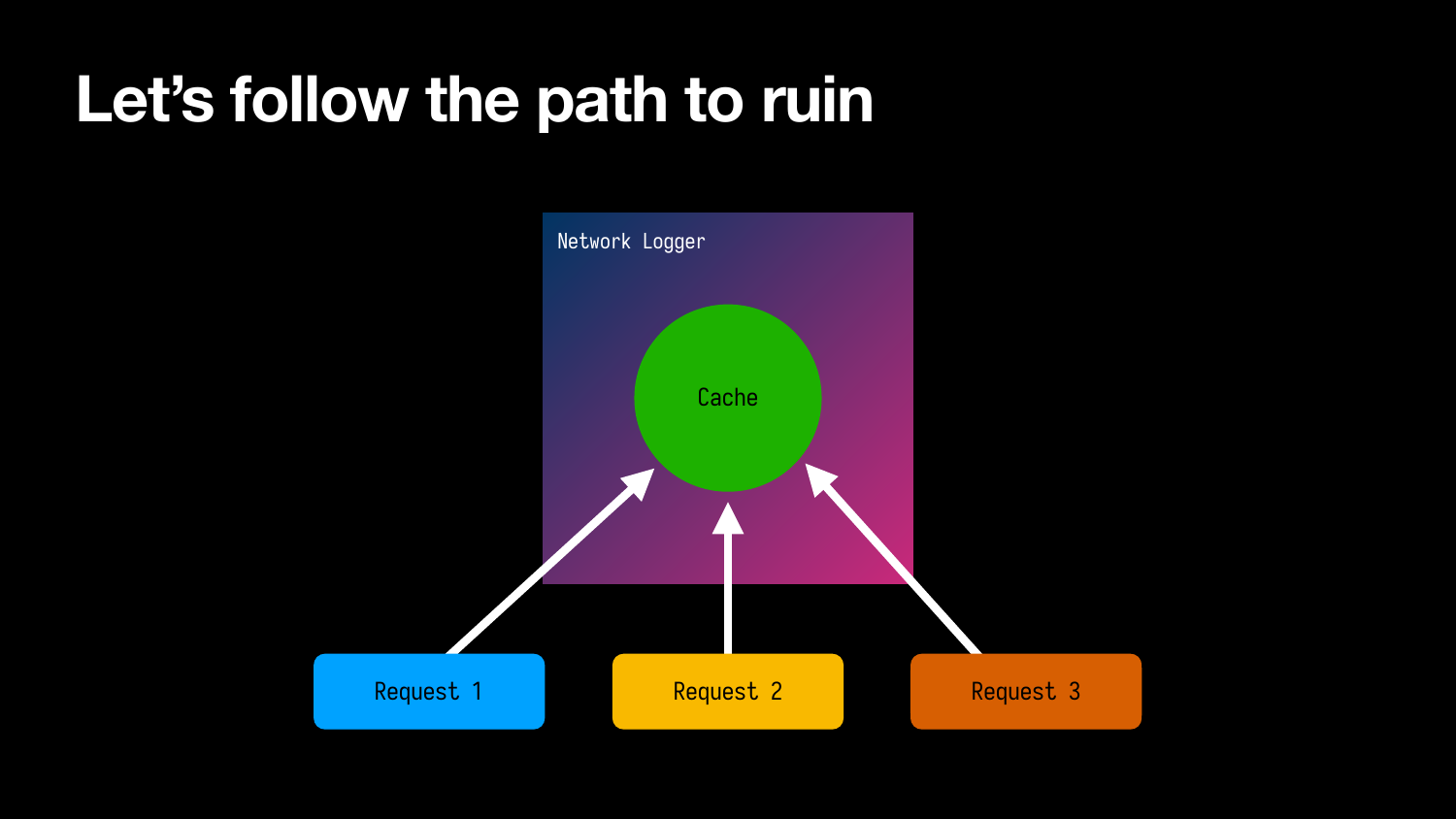### **Not all tasks start and end at the same time**



Request 3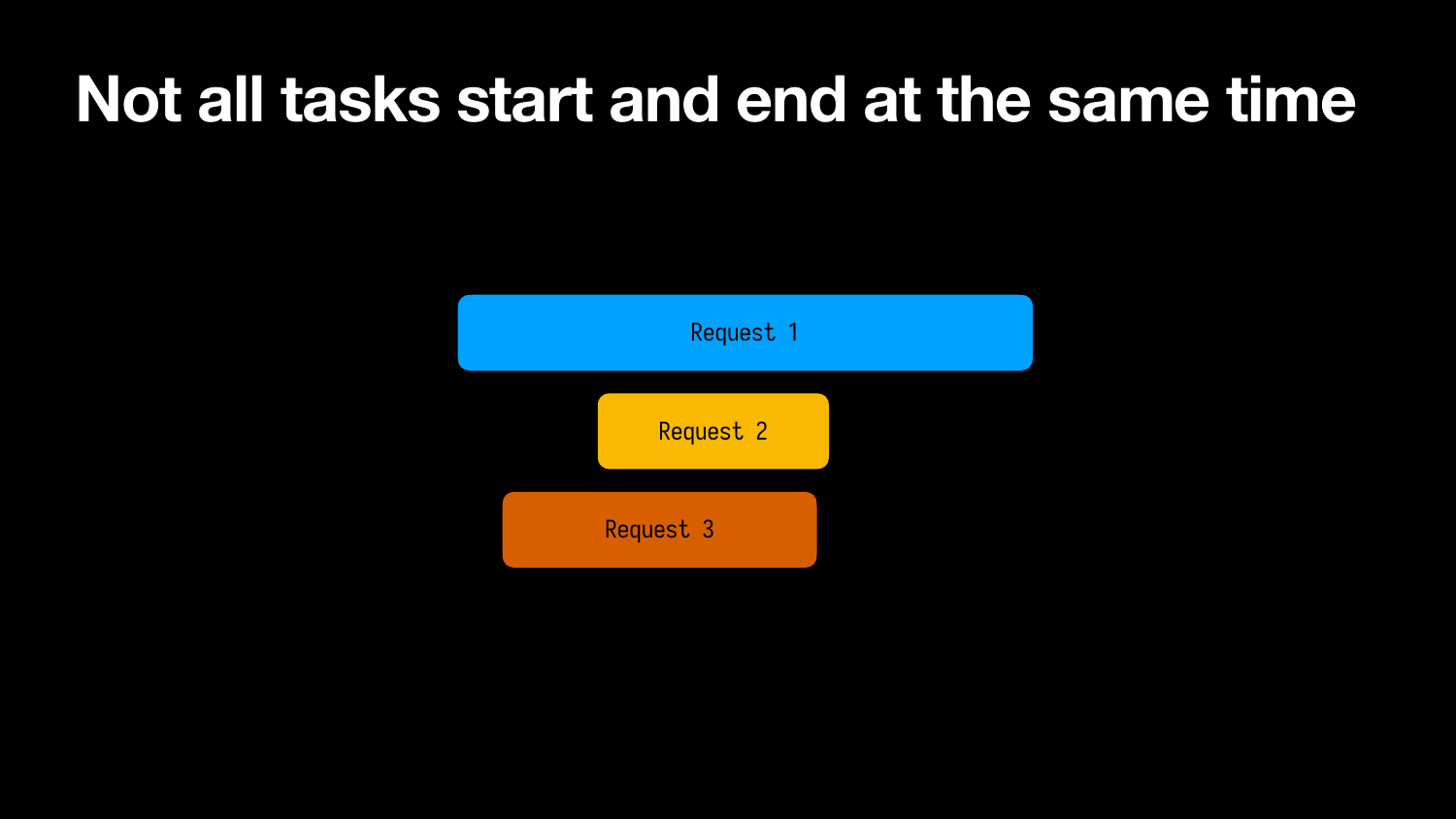### **Dispatch Queues** FIFO Queue, for submitting tasks to a pool of threads

- Apple doesn't trust us idiots to get concurrency through manual thread creation right
	- With good reason, barely anyone ever get's it right
- So they wrote a set of training wheels for us called Grand Central Dispatch
- This provides an API for us to submit work items to a pool of threads.
- No guarantees about which thread your work will run on (bar the App Main thread)
- But it can guarantee work gets done according to how you submit the work.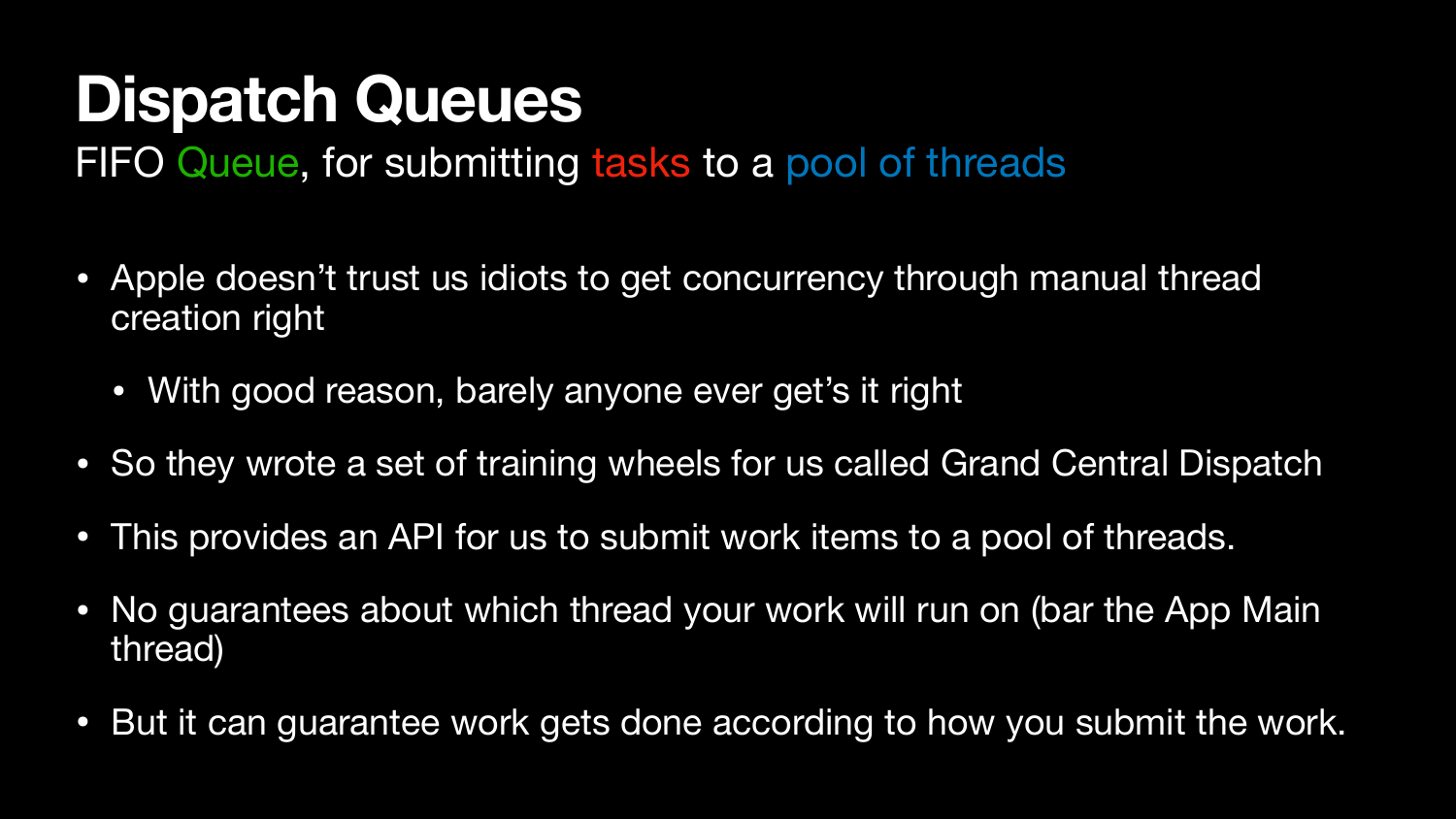# **You may have seen code like this before** someAsyncFunctionThatUsesABackgroundQueue { data in DispatchQueue.main.async { [weak self] in self?.myData = data self?.tableView.reloadData() }

}<br>}

- 
-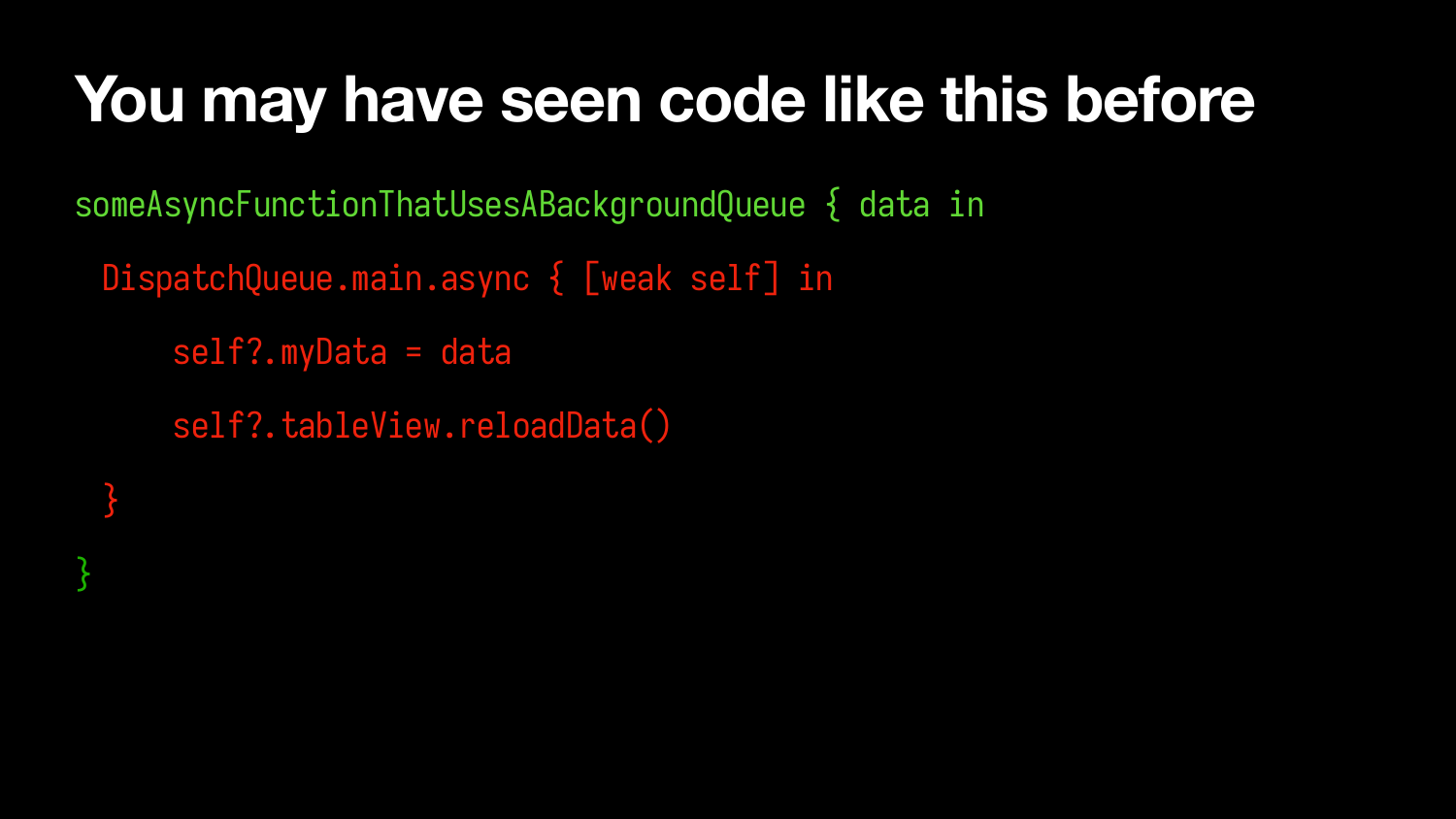# **Sync? Async?**

• **Sync**: *Submits a work item for execution on the current queue and returns* 

- *after that block finishes executing.*
- **Async**: *Schedules a work item for immediate execution, and returns immediately.*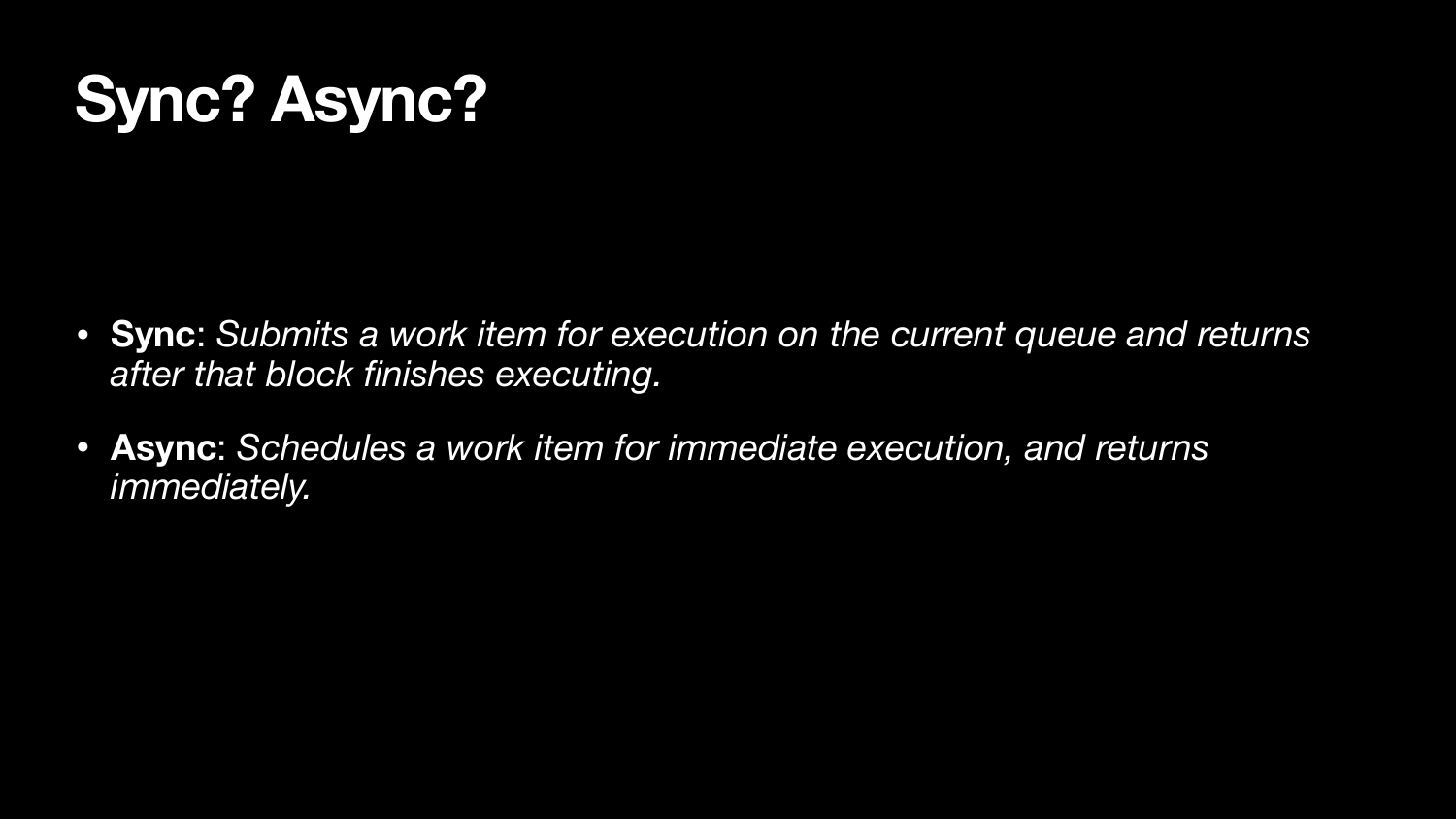# **Why async?**

someAsyncFunctionThatUsesABackgroundQueue { data in DispatchQueue.**main.async** { [weak self] in myData = data self?.tableView.reloadData()



### Important

Attempting to synchronously execute a work item on the main queue results in deadlock.

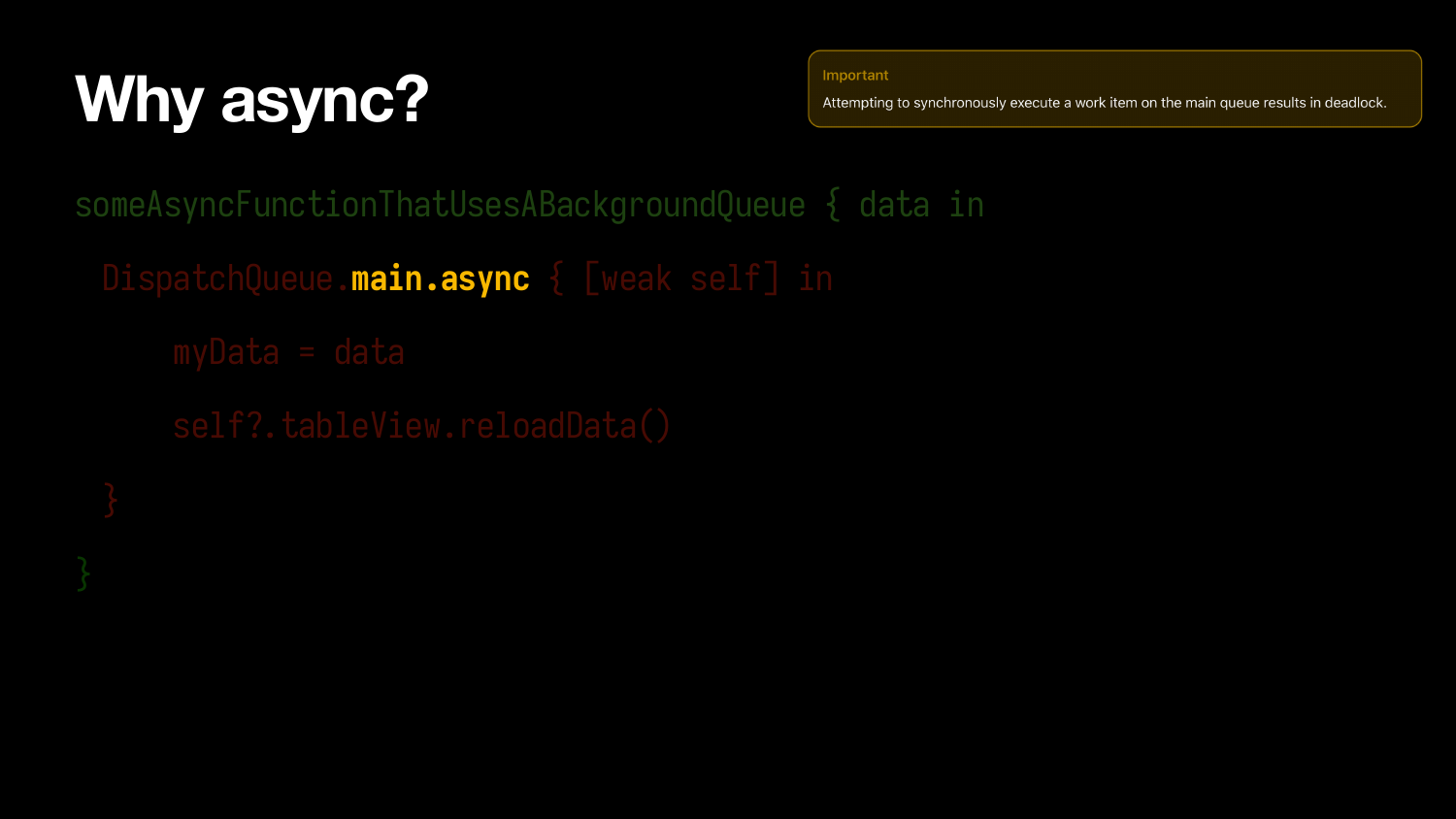### **Okay so how does this relate to our exploding dictionary?**

I'm getting there, promise

- So now we know we have a process whereby we can control a threads access to resources (GCD).
- We now can give a task a consistent view of data the entire time it is of atomicity - check with Tom)



interacting with a resource. (I think this isn't actually true - this is the concept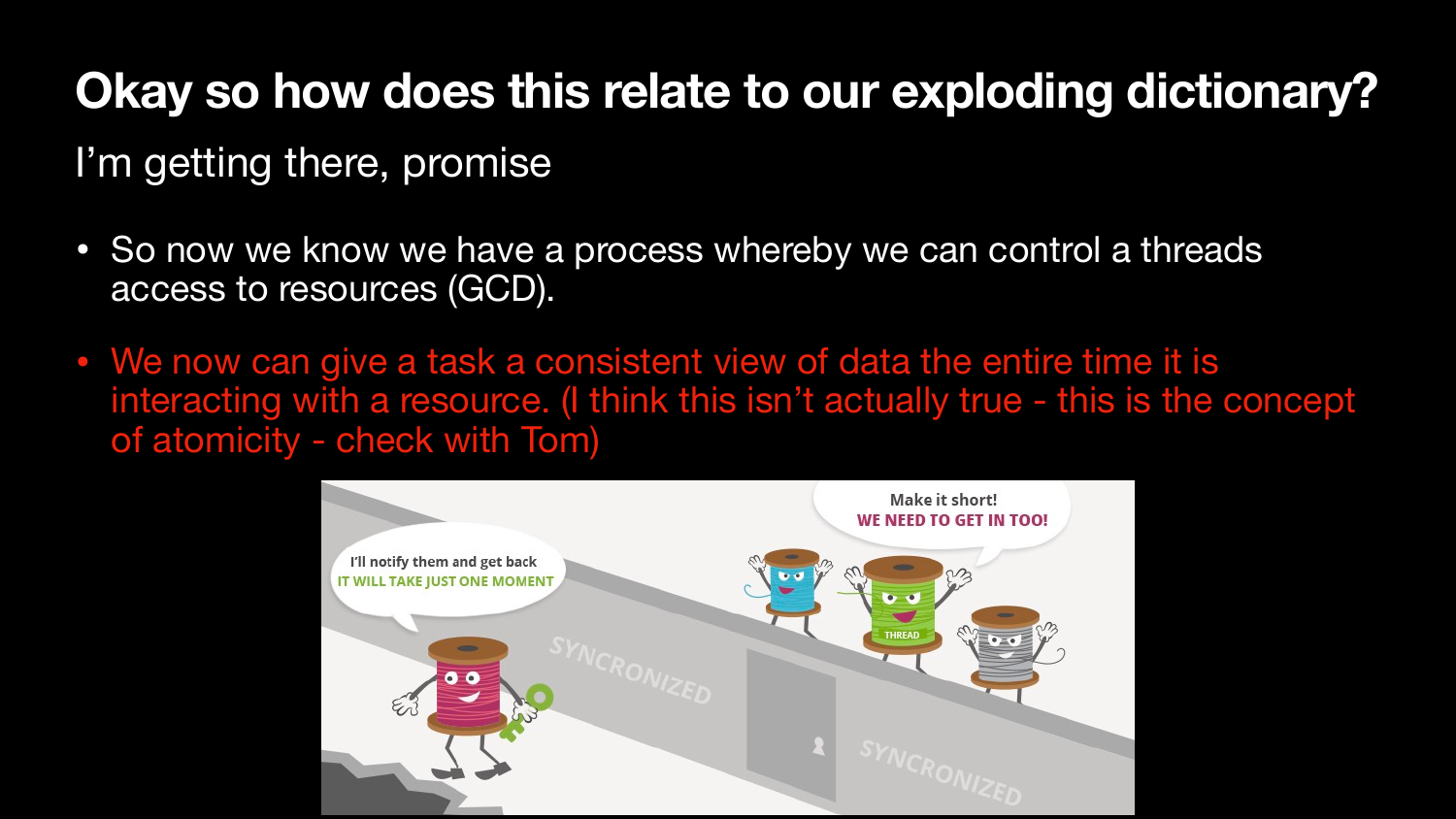### **Told ya I would get there** *Impatient bunch…*

```
public class ThreadSafeDictionary<K: Hashable, V>: Collection {
   private var dictionary: [K: V]
   private let queue = DispatchQueue(label: "com.trainline.threadsafedictionary", attributes: .concurrent)
  public subscript(key: K) \rightarrow V? {
       set(newValue) {
           queue.async(flags: .barrier) { [weak self] in
               self?.dictionary[key] = newValue
}
}
       get {
           queue.sync {
               return dictionary[key]
}
}
}
```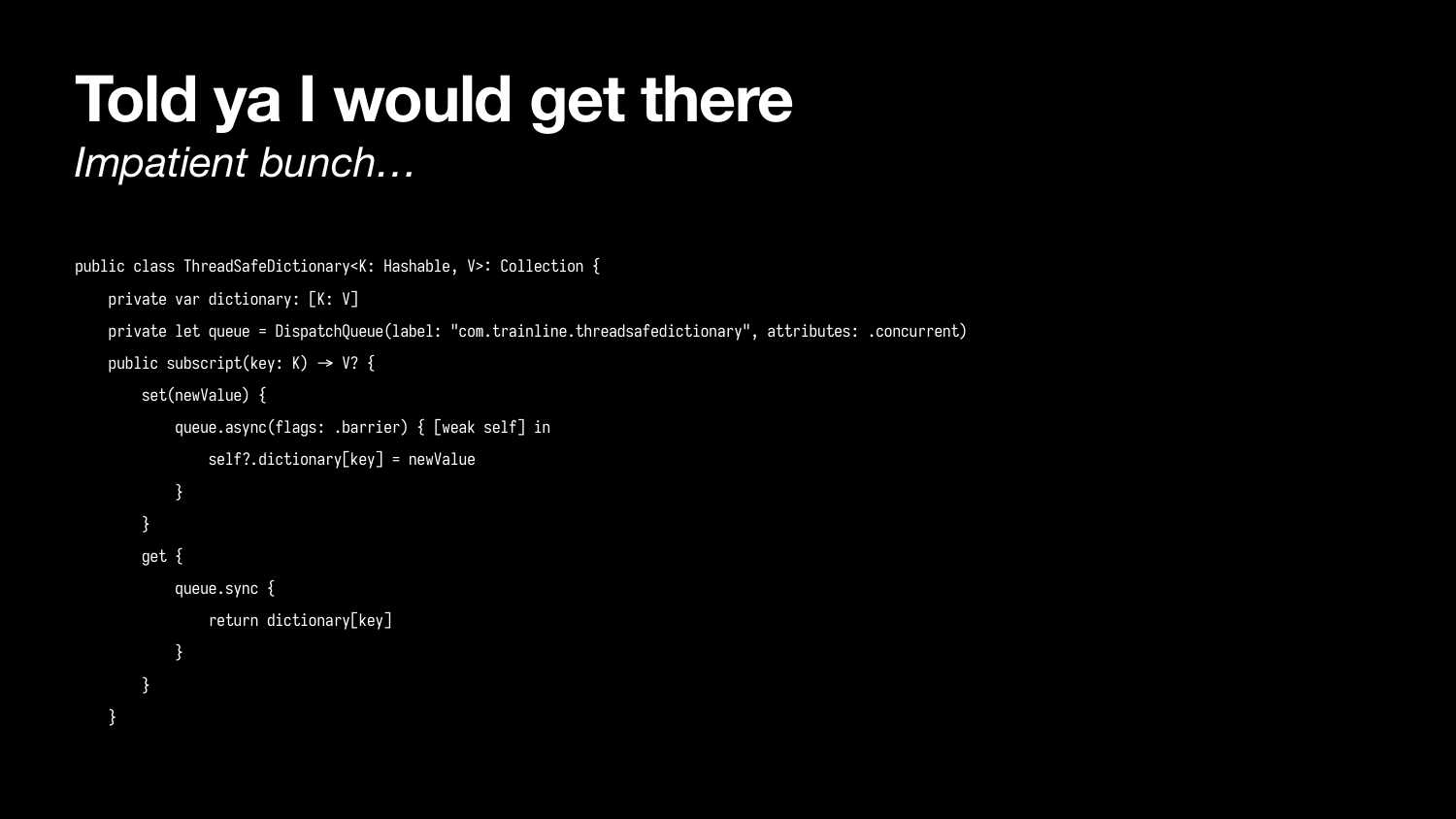### **Told ya I would get there** *Impatient bunch…*

```
public class ThreadSafeDictionary<K: Hashable, V>: Collection {
   private var dictionary: [K: V]
   private let queue = DispatchQueue(label: "com.trainline.threadsafedictionary", attributes: .concurrent)
  public subscript(key: K) \rightarrow V? {
       set(newValue) {
           queue.async(flags: .barrier) { [weak self] in
              self?.dictionary[key] = newvalue
}
}
       get {
           queue.sync {
               return dictionary[key]
}
}
}
```


### **A non thread safe data structure**

### **A concurrent serial queue**

**Controlled, access to the underlying data structure**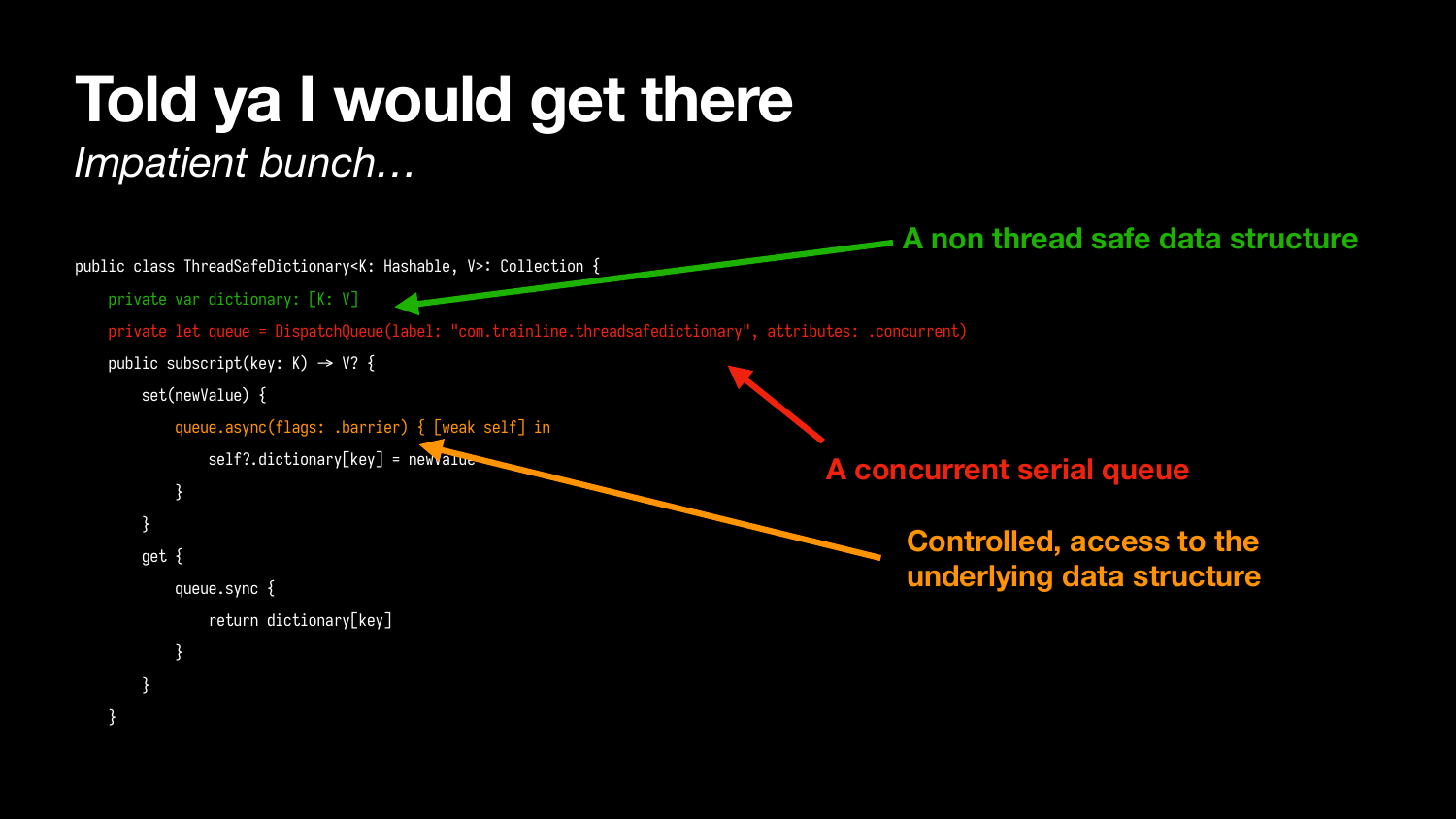### **What does this change?**

# Request 2 Request 1

Request 3

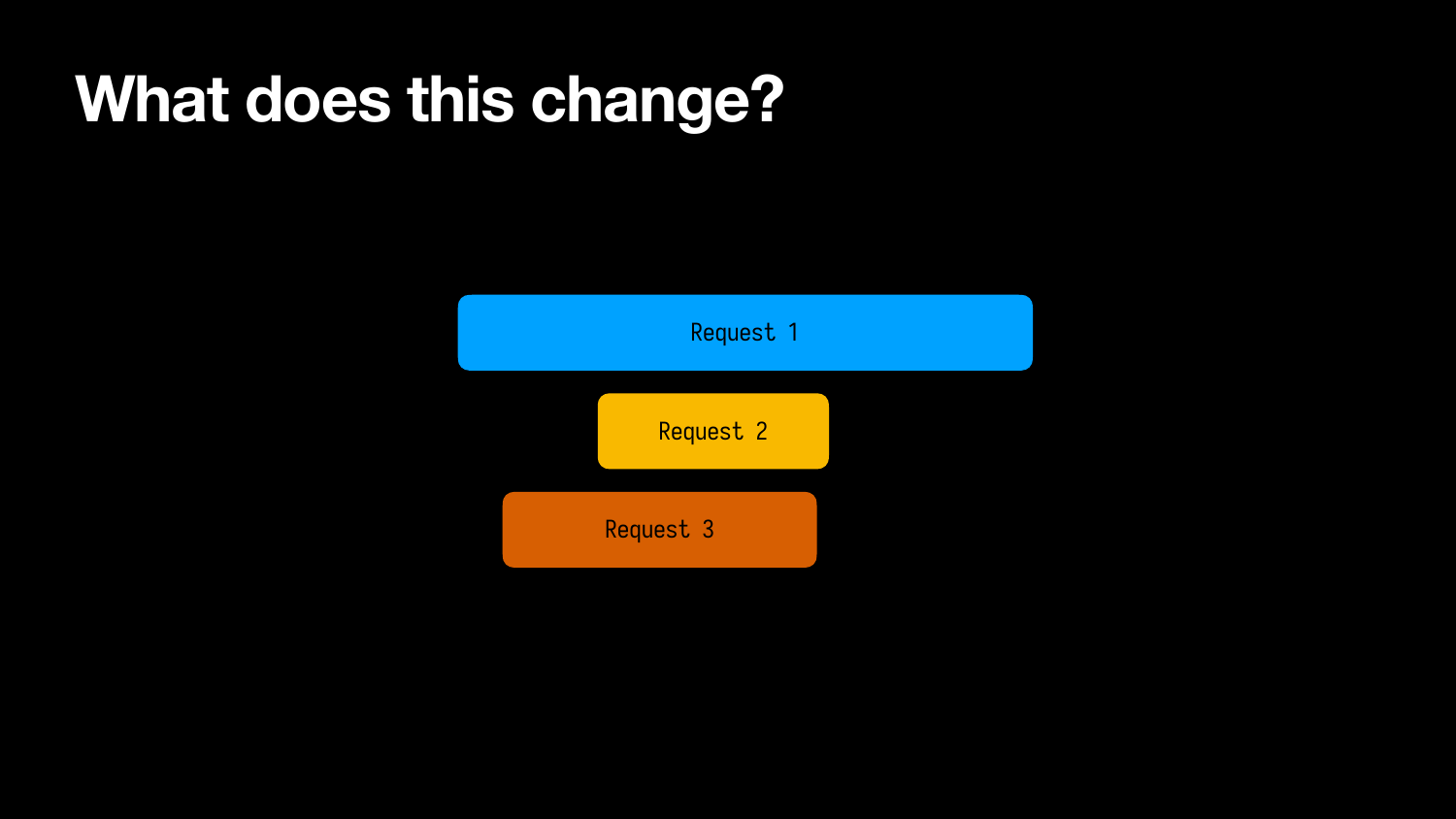

### Network Logger

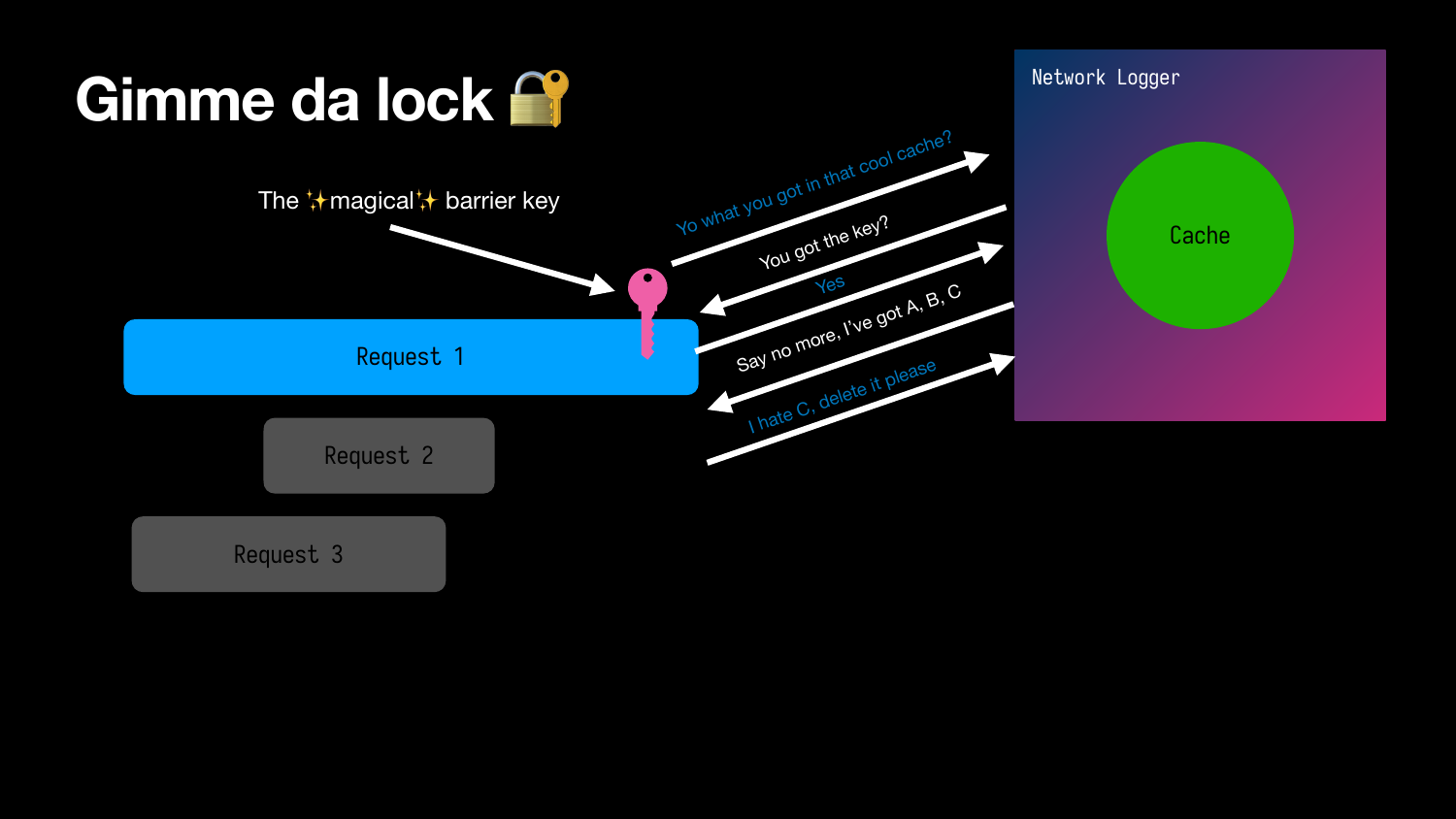